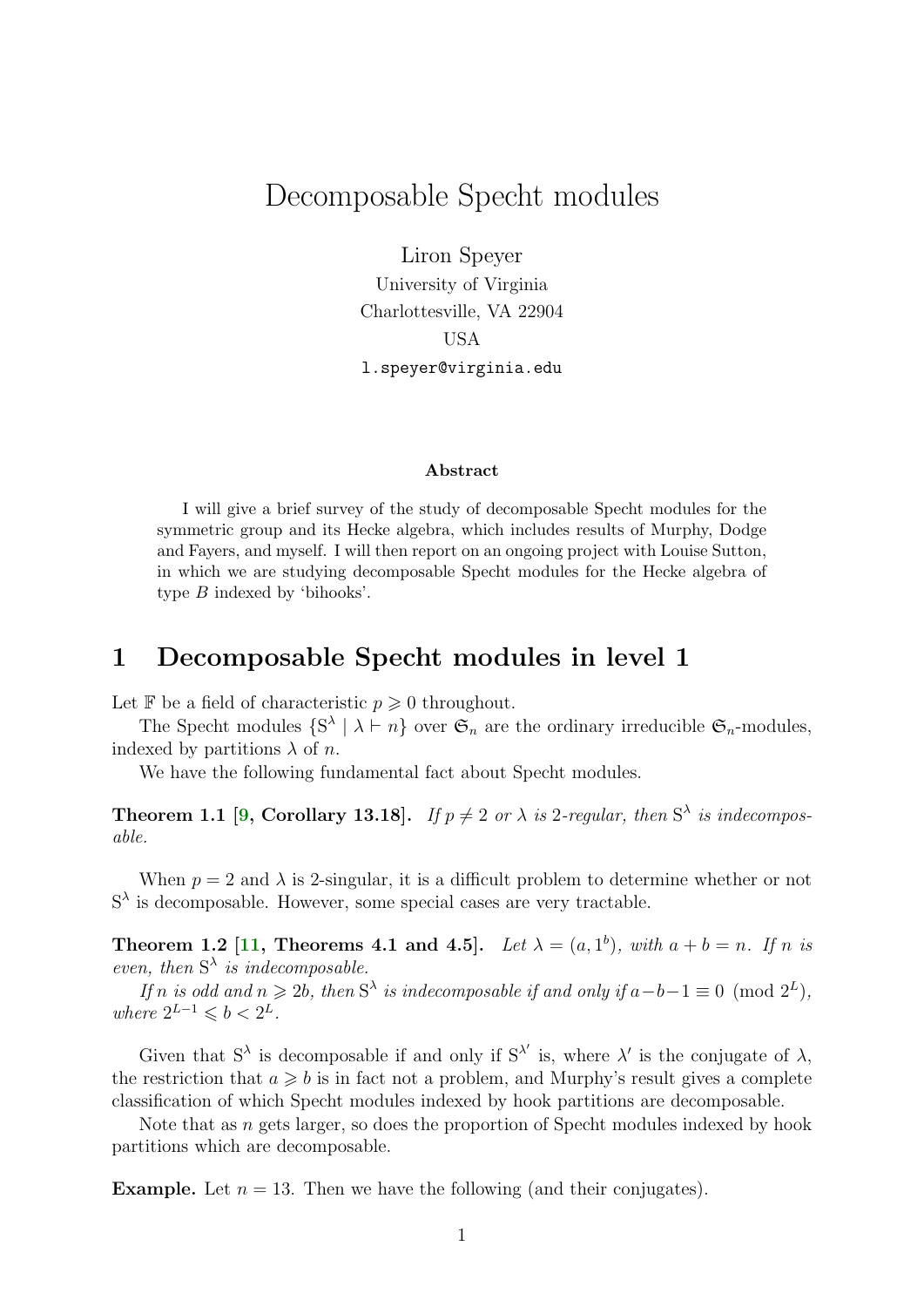<span id="page-1-0"></span>

|                     | $S^{\lambda}$ is |
|---------------------|------------------|
| (13)                | indecomposable   |
| (12,1)              | indecomposable   |
| $(11, 1^2)$         | indecomposable   |
| $(10, 1^3)$         | decomposable     |
| (9,1 <sup>4</sup> ) | decomposable     |
| $(8, 1^5)$          | decomposable     |
| $(7, 1^6)$          | indecomposable   |

Similarly, when  $n = 21$ , only 5 of the 17 interesting Specht modules are indecomposable.

30 years later, Dodge and Fayers found the first new examples of decomposable Specht modules since Murphy:

**Theorem 1.3** [\[7,](#page-4-1) Theorem 3.1]. Suppose  $\lambda = (a, 3, 1^b)$  with  $a \ge 4$  and  $b \ge 2$ . Then  $S^{\lambda}$  is decomposable if at least one of the following holds:

- $a + b \equiv 0$  or 2 (mod 8),  $a \ge 6$  and  $b \ge 4$ ;
- $a + b \equiv 2 \pmod{4}$  and  $\binom{a+b-3}{a-3}$  $_{a-3}^{+b-3}$ ) is odd;
- $a + b \equiv 0 \pmod{4}$  and  $\binom{a+b-9}{a-5}$  $\binom{+b-9}{a-5}$  is odd.

A natural generalisation of this problem is to instead consider Specht modules over the Iwahori–Hecke algebra of the symmetric group. This is the unital, associative F-algebra  $\mathscr{H}_n$  with generators  $T_1, T_2, \ldots, T_{n-1}$  and relations

$$
(T_i - q)(T_i + 1) = 0
$$
 for all  $i$ ,  
\n
$$
T_i T_j = T_j T_i
$$
 for  $|i - j| > 1$ ,  
\n
$$
T_i T_{i+1} T_i = T_{i+1} T_i T_{i+1}
$$
 for  $0 \le i \le n - 2$ ,

where  $q \in \mathbb{F}$  is a primitive eth root of unity.

Now the Specht modules  $\{S^{\lambda} \mid \lambda \vdash n\}$  over  $\mathscr{H}_n$  are the ordinary irreducible  $\mathscr{H}_n$ modules, indexed by partitions  $\lambda$  of n.

As for symmetric groups, we have (following [\[5,](#page-4-2) Theorem 3.5]) that  $S^{\lambda}$  is decomposable if and only if  $S^{\lambda'}$  is and:

### **Theorem 1.4 [\[6,](#page-4-3) Corollary 8.7].** If  $e \neq 2$  or  $\lambda$  is 2-regular, then  $S^{\lambda}$  is indecomposable.

Once again, when  $e = 2$  (i.e.  $q = -1$ ), and  $\lambda$  is 2-singular, it is difficult to determine whether or not  $S^{\lambda}$  is decomposable.

Shortly after Dodge and Fayers obtained their results, we extended Murphy's result to  $\mathscr{H}_n$ .

**Theorem 1.5 [\[13,](#page-5-1) Theorem 6.12].** Suppose  $p \neq 2$  and  $\lambda = (a, 1^b)$ . Then  $S^{\lambda}$  is indecomposable if and only if n is even or  $b = 2$  or 3 with  $p \mid \lceil \frac{a}{2} \rceil$ .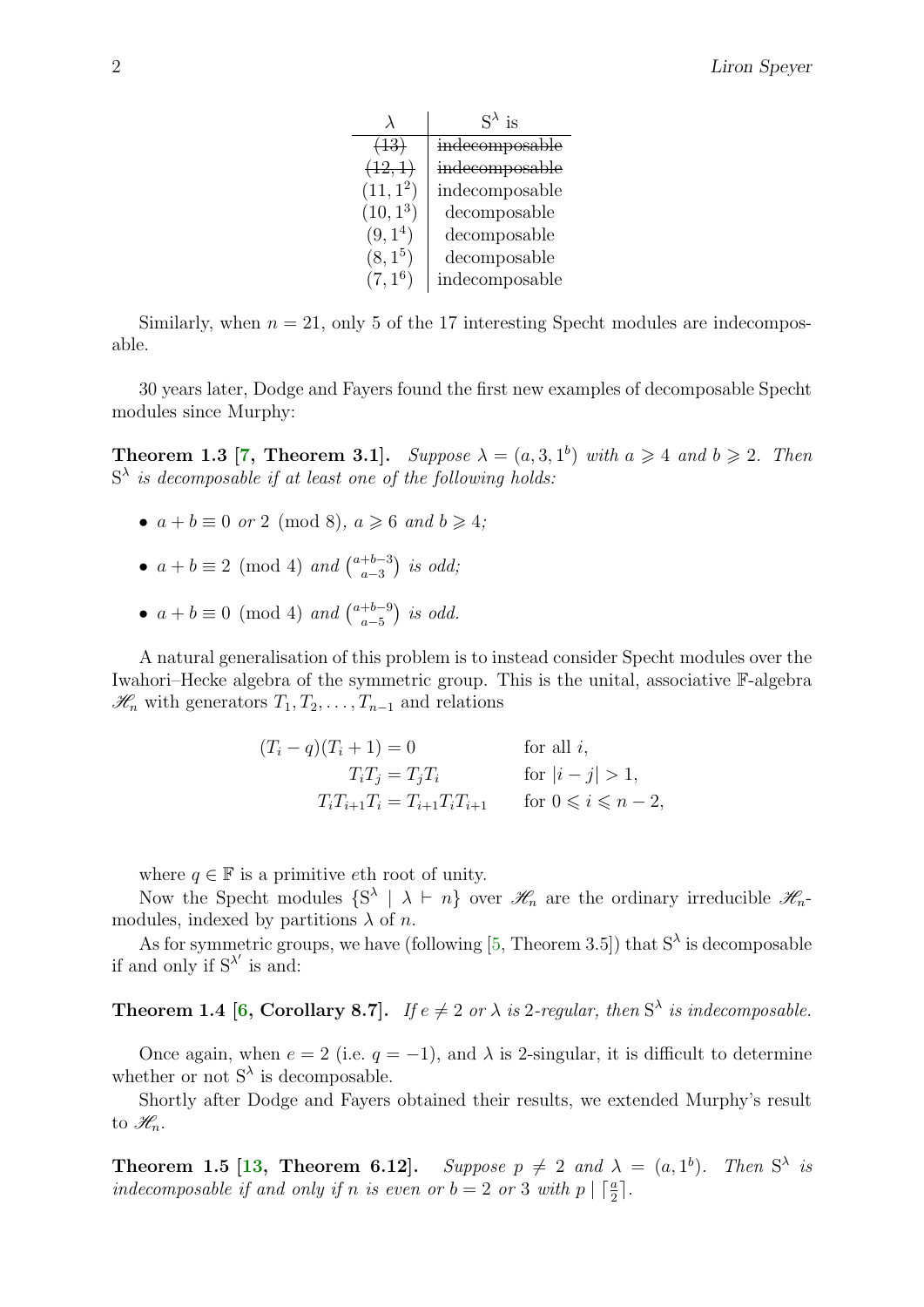## <span id="page-2-0"></span>2 KLR algebras

We may further generalise our setting to cyclotomic Hecke algebras, deformations of the complex reflection groups  $G(l, 1, n) = \mathbb{Z}/l\mathbb{Z} \wr \mathfrak{S}_n$ . For our purposes, the following theorem of Brundan and Kleshchev will provide the perspective we take in looking for decomposable Specht modules.

Theorem 2.1 [\[3,](#page-4-4) Main Theorem]. The (integral) cyclotomic Hecke algebra in quantum characteristic  $e \geqslant 2$  is isomorphic to a level l cyclotomic Khovanov–Lauda–Rouquier algebra  $\mathscr{R}_n^{\Lambda}$  of type  $A_{e-}^{(1)}$  $\sum_{e=1}^{(1)}$  if  $e < \infty$ , or  $A_{\infty}$  if  $e = \infty$  (i.e. corresponding to dominant weight  $\Lambda = \Lambda_{\kappa_1} + \Lambda_{\kappa_2} + \cdots + \Lambda_{\kappa_l}$ ).

The cyclotomic KLR algebra  $\mathcal{R}_n^{\Lambda}$  is a unital, associative F-algebra with generators

 ${e(i) | i \in (\mathbb{Z}/e\mathbb{Z})^n} \cup {y_1, y_2, \ldots, y_n} \cup { \psi_1, \psi_2, \ldots, \psi_{n-1}}$ 

subject to a long list of relations. This algebra is naturally Z-graded, which leads us to studying the graded representation theory of cyclotomic Hecke algebras.

# ${\bf 2.1}\quad{\rm Specht}\,\,{\rm modules}\,\,{\rm over}\,\,{\mathscr R}_n^\Lambda$

There is a theory of Specht modules over cyclotomic Hecke algebras which naturally lead to Specht modules over  $\mathcal{R}_n^{\Lambda}$ , which are the ordinary irreducibles. In fact, we recently constructed an analogous Specht module theory for  $\mathcal{R}_n^{\Lambda}$  in type C in [\[2\]](#page-4-5). We are mostly interested in the non-semisimple story.

**Theorem 2.2.** Let  $\alpha_{i,n}^{\vee} = \alpha_i^{\vee} + \alpha_{i+1}^{\vee} + \cdots + \alpha_{i+n-1}^{\vee}$ .

[\[1\]](#page-4-6) In type  $A_{e-1}^{(1)}$  or  $A_{\infty}$ ,  $\mathscr{R}_{n}^{\Lambda}$  is semisimple if and only if  $e > n$  and  $\langle \Lambda, \alpha_{i,n}^{\vee} \rangle \leq 1$  for all  $i \in \mathbb{Z}/e\mathbb{Z}$ .

[\[14,](#page-5-2) Theorem 1.1] In type  $C_{e-1}^{(1)}$  or  $C_{\infty}$ ,  $\mathscr{R}_n^{\Lambda}$  is semisimple if and only if  $\langle \Lambda, \alpha_{i,n}^{\vee} \rangle \leq 1$ for all  $i \in \mathbb{Z}/e\mathbb{Z}$  and  $\frac{n-1}{2} \leqslant \overline{\kappa_j} \leqslant e - \frac{n+1}{2}$  $rac{+1}{2}$  for all  $1 \leqslant j \leqslant l$ .

Let  $\lambda = (\lambda^{(1)}, \lambda^{(2)}, \ldots, \lambda^{(l)})$  be an *l*-multipartition of *n* and let  $T^{\lambda}$  denote the *column initial*  $\lambda$ -tableau, and denote by  $i^{\lambda}$  its residue sequence modulo e.

**Example.** Let  $\lambda = ((4, 3), (3, 2, 1))$ . Then

$$
T^{\lambda} = \frac{7 \ 9 \ 11 \ 13}{8 \ 10 \ 12}
$$

$$
\frac{1 \ 4 \ 6}{2 \ 5}
$$

$$
\frac{2 \ 5}{3}
$$

For a  $\lambda$ -tableau T, define the permutation  $w^T$  to be the permutation satisfying  $w^T T^{\lambda} =$ T.

Following [\[10\]](#page-4-7), the Specht module  $S^{\lambda}$  is the cyclic  $\mathcal{R}_n^{\Lambda}$ -module with homogeneous generator  $z^{\lambda}$  subject to the following relations.

1. 
$$
e(i)z^{\lambda} = \delta_{i,i^{\lambda}}z^{\lambda};
$$

2. 
$$
y_r z^{\lambda} = 0
$$
 for all r;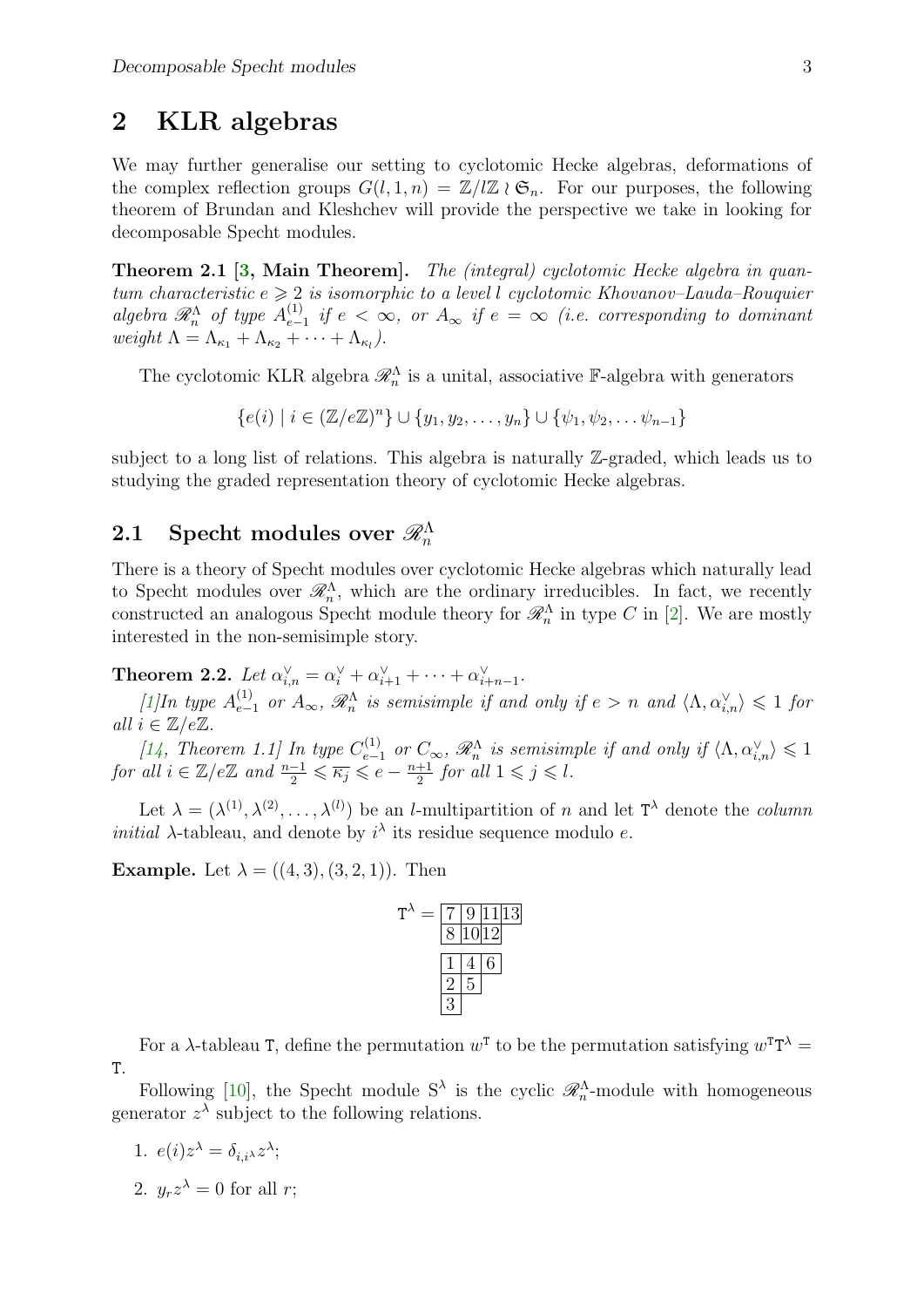- <span id="page-3-1"></span>3.  $\psi_r z^{\lambda} = 0$  whenever r and  $r + 1$  are in the same column of  $T^{\lambda}$ ;
- 4. Garnir relations.

For each  $w \in \mathfrak{S}_n$ , fix a reduced expression  $w = s_{i_1} \ldots s_{i_r}$ , and define the corresponding element  $\psi_w := \psi_{i_1} \dots \psi_{i_r} \in \mathscr{R}_n^{\Lambda}$ . In general these elements depend on the choice of reduced expression, since the  $\psi$  generators do not satisfy braid relations! Finally, let  $\psi^T = \psi_{w^T}$ .

**Theorem 2.3** ([\[4,](#page-4-8) [10\]](#page-4-7)). Let  $\lambda$  be an l-multipartition of n. The Specht module  $S^{\lambda}$  is graded, with homogeneous basis

$$
\{v^{\mathtt{T}} := \psi^{\mathtt{T}} z^{\lambda} \mid \mathtt{T} \in \mathrm{Std}(\lambda)\}.
$$

**Theorem 2.4** ([\[12,](#page-5-3) [8\]](#page-4-9)). If  $e \neq 2$  and  $\kappa_i \neq \kappa_j$  for all  $i \neq j$ , or if  $\lambda$  is a conjugate Kleshchev multipartition, then  $S^{\lambda}$  is indecomposable.

It is natural to now look for decomposable Specht modules in higher levels. Our presentation and basis allow us to calculate endomorphisms of Specht modules, as any  $\varphi \in \text{End}(\mathcal{S}^{\lambda})$  satisfies

$$
\varphi(z^{\lambda}) = \sum a_{\mathbf{T}} v^{\mathbf{T}} \text{ for some } a_{\mathbf{T}} \in \mathbb{F},
$$

where we sum over all  $T \in \text{Std}(\lambda)$  such that res  $T = i^{\lambda}$ , and the right-hand side must satisfy the defining relations of  $S^{\lambda}$ .

## 3 Decomposable Specht modules in level 2

We now fix  $l = 2$ , so that  $\Lambda = \Lambda_{\kappa_1} + \Lambda_{\kappa_2}$  and  $\mathscr{R}_n^{\Lambda}$  is isomorphic to a Hecke algebra of type B, and assume that  $p \neq 2$ .

For now, we fix  $e \geq 3$  and  $\Lambda = 2\Lambda_0$ . We study Specht modules indexed by *bihooks*  $\lambda = ((a, 1^b), (c, 1^d))$ , a natural generalisation of hooks in level 1.

**Theorem 3.1** ([\[15\]](#page-5-4)). [Small bihooks] Let  $n \leq 2e$ . Then S<sup> $\lambda$ </sup> is decomposable if and only if  $n = 2e$  and  $\lambda = ((a, 1<sup>b</sup>), (a, 1<sup>b</sup>))$  for some a, b.

'Proof'. It is easy to check that if  $\lambda = ((a, 1^b), (a, 1^b))$  is a bipartition of  $n < 2e$ ,  $\lambda$  is conjugate Kleshchev, and is thus indecomposable. In all other cases, we deduce indecomposability by looking at the few tableaux of the correct residue and showing that there cannot be a non-trivial endomorphism. If  $n = 2e$  and  $\lambda = ((a, 1<sup>b</sup>), (a, 1<sup>b</sup>))$  for some a, b, there is an endomorphism given by swapping the two components of  $T^{\lambda}$ . A long calculation shows that this endomorphism is an idempotent.  $\Box$ 

The following is still work in progress, but will become a theorem soon!

<span id="page-3-0"></span>**Conjecture 3.2** ([\[15\]](#page-5-4)). Let  $\lambda = ((k), (k))$ . Then S<sup> $\lambda$ </sup> is decomposable if and only if  $k \geq e$ .

Using some tricks with *i*-induction and *i*-restriction, we show the following.

**Theorem 3.3** ([\[15\]](#page-5-4)). Let  $k \geq 1$ ,  $0 \leq a \leq e-1$  and  $0 \leq b \leq e-1$  with  $a+b \neq e$ . The Specht module  $S^{((ke),(ke))}$  is decomposable if and only if  $S^{((ke+a,1^b),(ke+a,1^b))}$  is.

Thus proving Conjecture [3.2](#page-3-0) will yield a large family of decomposable Specht modules.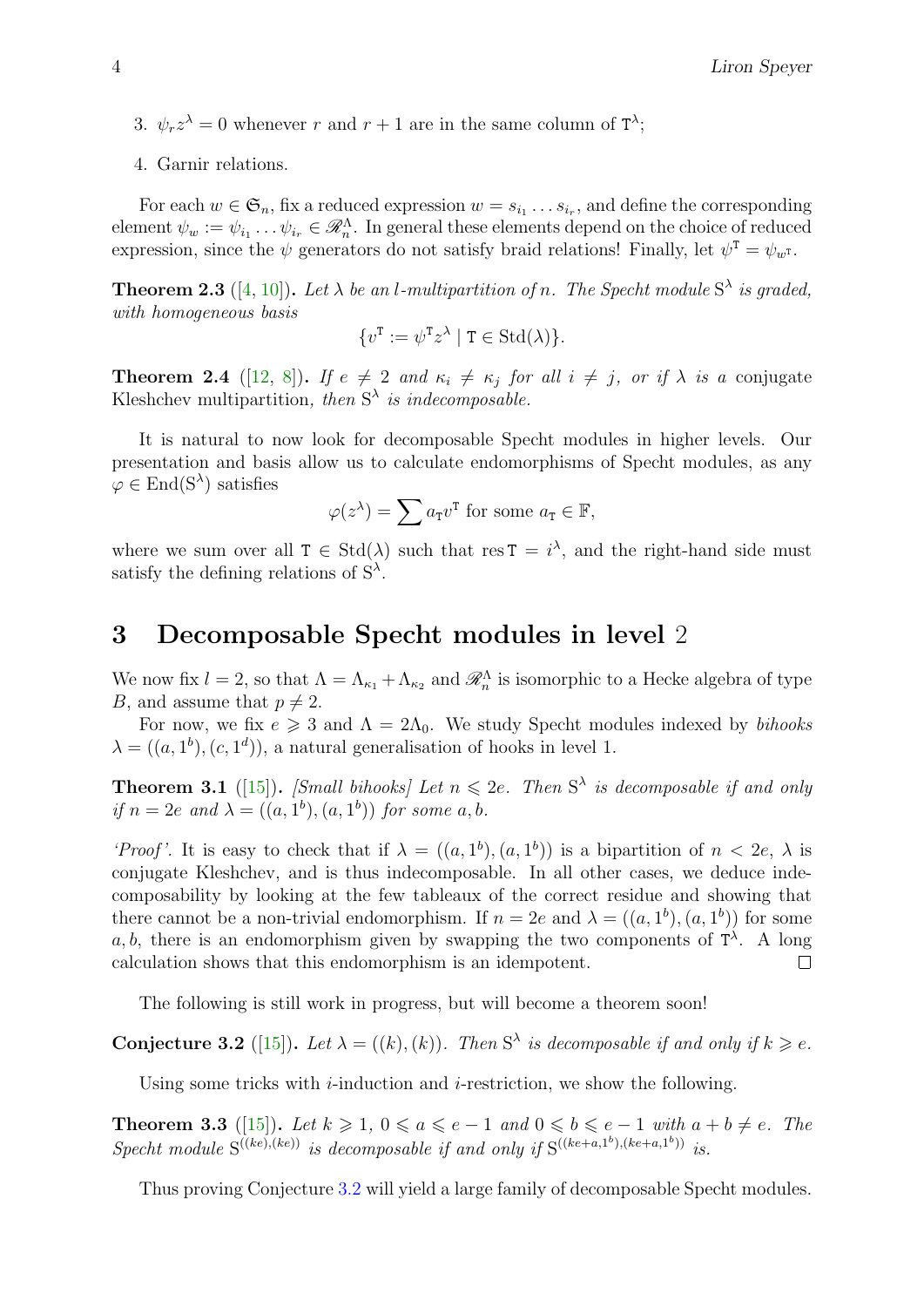Example. Let  $e = 3$  and  $\lambda = ((6), (6))$ . There are six standard  $\lambda$ -tableaux with residue sequence  $i^{\lambda}$ , obtained by permuting the e-bricks.

| $T^{\lambda} =  7 8 9 10 11 12 $ | $R =  4 5 6 10 11 12 $ | $S =  4 5 6 7 8 9$       |
|----------------------------------|------------------------|--------------------------|
| 1 2 3 4 5 6                      | 1 2 3 7 8 9            | 1 2 3 10 11 12           |
|                                  |                        |                          |
| $T =  1 2 3 10 11 12 $           | $U =  1 2 3 7 8 9 $    | 15 6 <br>$W =  1 2 3 4 $ |
| 4 5 6 7 8 9                      | 4 5 6 10 11 12         | 7 8 9 10 11 12           |

There is a homomorphism given by  $\varphi(z^{\lambda}) = 4v^{\mathbf{R}} + 2v^{\mathbf{S}} + 2v^{\mathbf{T}} + v^{\mathbf{U}}$ .

It can be shown that  $v^s - v^{\text{T}}$  and  $v^{\text{W}}$  are eigenvectors for this endomorphism, with eigenvalues −4 and −6. Thus there are at least two distinct generalised eigenspaces, and  $S^{\lambda}$  is decomposable.

Future work: find families of decomposable Specht modules when  $e = 2$  and  $\Lambda = 2\Lambda_0$ or  $\Lambda_0 + \Lambda_1$ .

# References

- <span id="page-4-6"></span>[1] S. Ariki, [On the semi-simplicity of the Hecke algebra of](https://doi.org/10.1006/jabr.1994.1280)  $(\mathbb{Z}/r\mathbb{Z})\wr \mathfrak{S}_n$ , J. Algebra 169 (1994), no. 1, 216–225. [Page [3.](#page-2-0)]
- <span id="page-4-5"></span>[2] S. Ariki, E. Park, and L. Speyer, Specht modules for quiver Hecke algebras of type C, [arXiv:1703.06425,](http://arxiv.org/abs/1703.06425) 2017, preprint. [Page [3.](#page-2-0)]
- <span id="page-4-4"></span>[3] J. Brundan and A. Kleshchev, *Blocks of cyclotomic Hecke algebras and Khovanov*– [Lauda algebras](http://dx.doi.org/10.1007/s00222-009-0204-8), Invent. Math. 178 (2009), no. 3, 451–484. [Page [3.](#page-2-0)]
- <span id="page-4-8"></span>[4] J. Brundan, A. Kleshchev, and W. Wang, [Graded Specht modules](http://dx.doi.org/10.1515/CRELLE.2011.033), J. Reine Angew. Math. 655 (2011), 61–87. [Page [4.](#page-3-1)]
- <span id="page-4-2"></span>[5] R. Dipper and G. D. James, [Blocks and idempotents of Hecke algebras of general](http://dx.doi.org/10.1112/plms/s3-54.1.57) [linear groups](http://dx.doi.org/10.1112/plms/s3-54.1.57), Proc. London Math. Soc. 54 (1987), no. 3, 57–82. [Page [2.](#page-1-0)]
- <span id="page-4-3"></span>[6]  $\Box$ , q[-tensor space and](http://dx.doi.org/10.2307/2001842) q-Weyl modules, Trans. Amer. Math. Soc. 327 (1991), 251–282. [Page [2.](#page-1-0)]
- <span id="page-4-1"></span>[7] C. Dodge and M. Fayers, *[Some new decomposable Specht modules](http://dx.doi.org/10.1016/j.jalgebra.2012.01.035)*, J. Algebra. 357 (2012), 235–262. [Page [2.](#page-1-0)]
- <span id="page-4-9"></span>[8] M. Fayers and L. Speyer, [Generalised column removal for graded homomorphisms](https://doi.org/10.1007/s10801-016-0674-x) [between Specht modules](https://doi.org/10.1007/s10801-016-0674-x), J. Algebraic Combin. 44 (2016), no. 2, 393–432. [Page [4.](#page-3-1)]
- <span id="page-4-0"></span>[9] G. D. James, [The Representation Theory of the Symmetric Groups](http://dx.doi.org/10.1007/BFb0067708), Lecture Notes in Mathematics, vol. 682, Springer, Berlin, 1978. [Page [1.](#page-0-0)]
- <span id="page-4-7"></span>[10] A. Kleshchev, A. Mathas, and A. Ram, *[Universal graded Specht modules for cyclo](http://dx.doi.org/10.1112/plms/pds019)*[tomic Hecke algebras](http://dx.doi.org/10.1112/plms/pds019), Proc. London Math. Soc. 105 (2012), 1245–1289. [Pages [3,](#page-2-0) [4.](#page-3-1)]